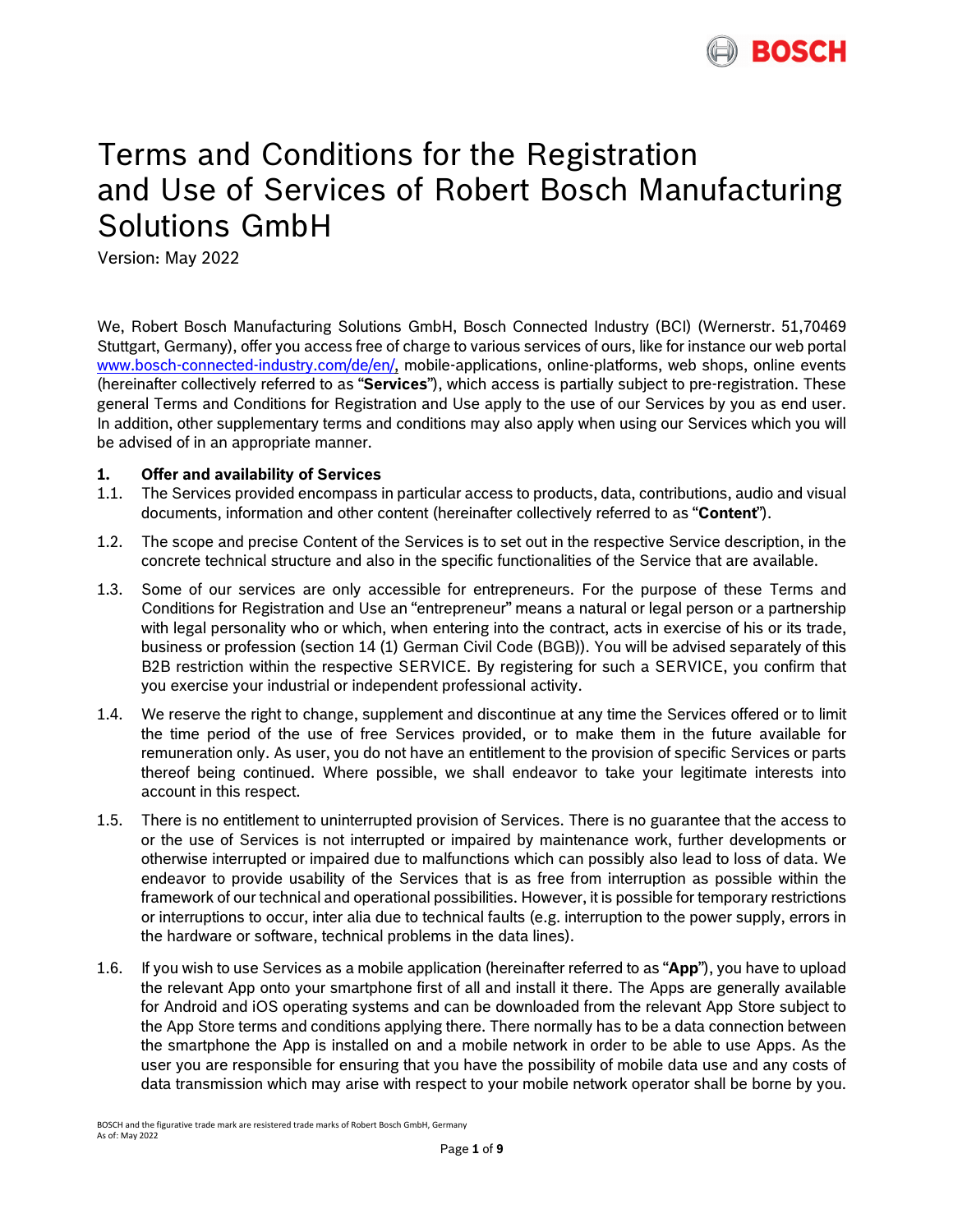Further details on availabilities in App Stores, technical requirements, functionalities and operating instructions etc. can be found in the Service description of the App and in the specific functionalities available.

#### **2. Registration and responsibility for the access data**

- 2.1. For the use of some Services, it can be necessary to pre-register and set up a user account and possibly a public profile. Some Services enable registration using your Bosch ID of Bosch Software Innovations GmbH. In this case you can use your User ID of Bosch.IO GmbH single sign-on authentication service if you have already successfully registered for a Bosch User ID. Otherwise you can set up a new Bosch User ID which enables you to use various independent Services of the Bosch Group. In this case, the "General Terms and Conditions for the Registration and Use of a Central Bosch ID" shall apply additionally which you will have to accept during registration for the central Bosch ID.
- 2.2. You must have the age of majority and full legal capacity in order to register for Services. Minors and persons whose access has been permanently blocked are prohibited from (re-) registering. Reference is expressly made to the B2B restriction in subsection 1.3.
- 2.3. During the course of the registration process, you will be asked to stipulate your access data. This comprises your e-mail address and a freely-selected password. It is not normally necessary to provide any additional master and/or contact data during registration. However, you are given the possibility of providing additional contact data on a voluntary basis during registration already. The fields for the data required for access are marked as obligatory fields in the relevant Service.
- 2.4. When you enter specific data (especially contact data) during registration or when using the Services provided, the data must be complete and correct. If this data changes during the course of your use, then you have to correct your data immediately in your personal settings insofar as is possible. If it is not possible for you to correct the data in the relevant Service, then you can notify us of your changed data. The relevant address or number are to be found under the instructions on the right of withdrawal under section 16.1. If any costs arise due to the incorrect data, you are obligated to reimburse these costs.
- 2.5. You can only register for the use of the Services once using the e-mail address used. We reserve the right to amalgamate existing multiple accounts if this is necessary and is not overridden by your legitimate interests. If there is such an amalgamation, we shall inform you thereof accordingly and in such good time as to enable you to object to the amalgamation.
- 2.6. During registration we do not generally conduct any examination of your identity or of the data you provide. We do not therefore guarantee that a user is the person, which the respective user claims to be. When you use the Community, you have to indicate a display name for this. You are responsible for this display name not infringing any third-party rights, in particular not infringing any name or trademark rights or violating provisions of statute or accepted principles of morality.
- <span id="page-1-0"></span>2.7. By sending your registration data you make us an offer to enter into a usage relationship on the basis of these Terms and Conditions for Registration and Use and, if appropriate, of other additionally applicable terms. The decision on acceptance of the offer is discretionary. After you have dispatched the registration data, an e-mail confirmation will be sent for you to verify the data provided. In order to complete the registration, you have to click on the link provided in the e-mail confirmation. Your offer is accepted by activating the access you applied for and you are authorized to use the relevant Service within the framework of these Terms and Conditions for Registration and Use and, if appropriate, of any other terms and conditions which may be additionally applicable.

**Please note: If the application for access is made for a purpose, which cannot be ascribed either to your commercial or to your self-employed professional occupation, you then have a statutory right of revocation as user. Conditions for and legal consequences of such withdrawal are set forth in section 16 of these Terms and Conditions for Registration and Use.**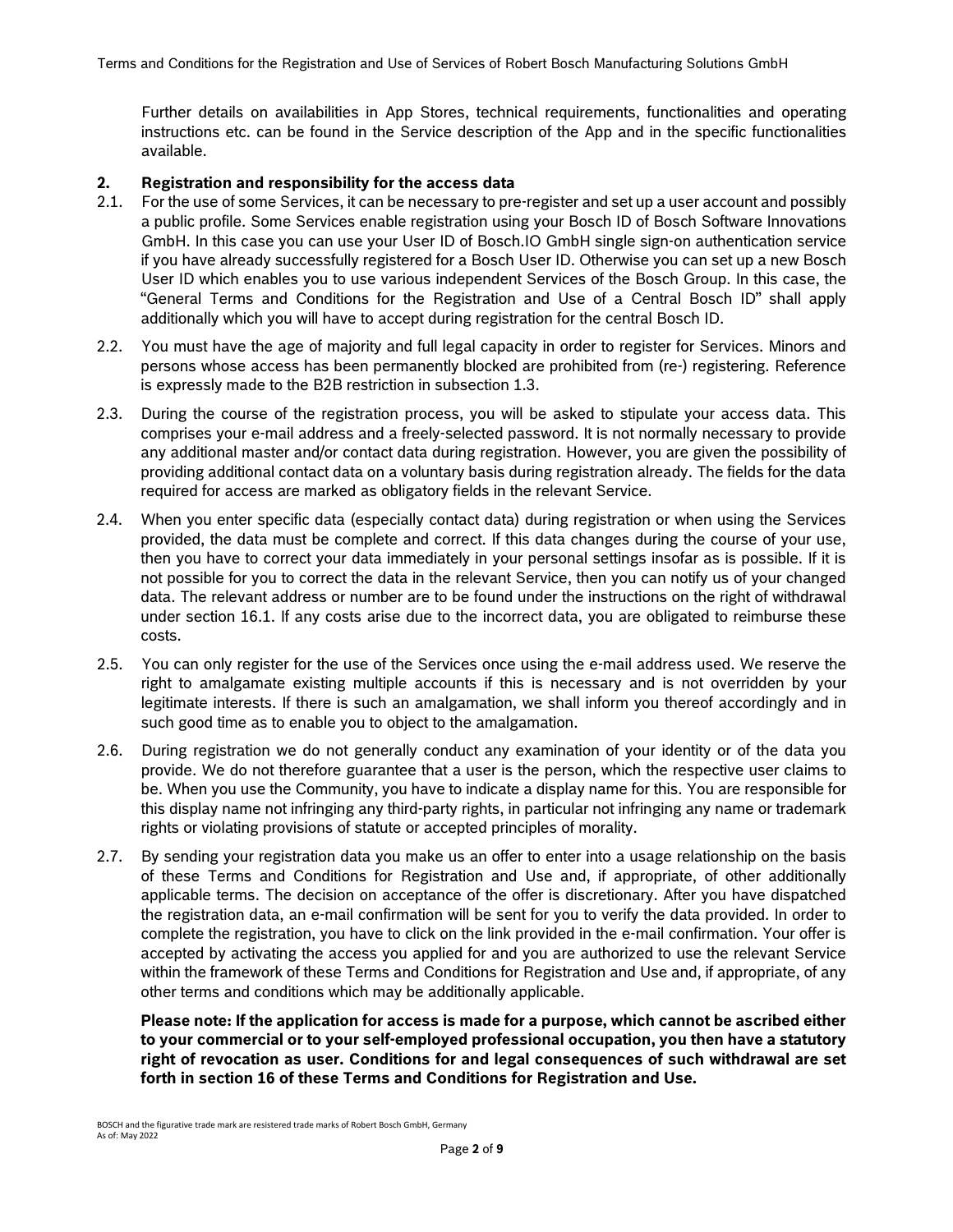- 2.8. We reserve the right to revoke our acceptance granted according to section [2.7](#page-1-0) at our discretion at any time, if there are specific reasons indicating that you are acting or have acted in violation of these Terms and Conditions for Registration and Use and/or applicable law, or if we have any other legitimate interest in revoking our acceptance, e.g. if you are employed by a competitor or if we do not conclude contracts with companies in certain countries. When deciding on a revocation of our acceptance, your legitimate interests shall be taken into adequate consideration.
- 2.9. Your registration, the usage relationship and the user account together with the access data are nontransferable. You must keep your access data and password secret and by no means disclose them to unauthorized third parties. You are therefore responsible for ensuring that your access to the Services and the use of the available Services is solely conducted by you or by persons authorized by you. We must be notified without undue delay if there is any reason to fear that unauthorized third parties have obtained or will obtain knowledge of your access data.

#### **Please note: You are fully responsible for every use and/or other activity conducted using your access data.**

# **3. Blocking access**

- 3.1. We can block your access to the Services at our discretion either overall or to individual part areas, either temporarily or permanently, if there are specific reasons indicating that you are acting or have acted in violation of these Terms and Conditions for Registration and Use and/or applicable law, or if we have any other legitimate interest in blocking access. When deciding on a block and on limiting the time period thereof, your legitimate interests shall be taken into adequate consideration.
- 3.2. You shall be advised by e-mail in the event of a temporary or permanent block of your access authorization. In the event of a temporary block, your access will be reactivated after expiration of the period of the block or of the permanent elimination of the reason for the block and you shall be advised of this by e-mail. Access authorization that has been blocked permanently cannot be reinstated, leading to a termination of use. In this case, a new registration is forbidden.

# **4. Termination of use**

- 4.1. You can deregister at any time with immediate effect from the Service. We too reserve the right to terminate the access to individual Services or overall at any time.
- 4.2. In the event of the full termination of your usage contract, we have the right, after expiry of a time period of 30 calendar days after the effective date of the termination and after expiration of any retention periods, to irretrievably delete all of the data created in connection with your usage. The data protection regulations take precedence for personal data.

# **5. Scope of permitted use, monitoring usage activities**

- 5.1. Your usage authorization is limited to the access to and use of the Services respectively available in the context of subsection 1.2.
- 5.2. You are responsible yourself for creating the technical conditions required for the use of the Services in compliance with the contract (in particular web browser and Internet access and/or software and hardware environment). We do not owe any advice in this respect.
- 5.3. We point out that usage activities can be monitored to the extent permitted by statute in the German Telemedia Act (*Telemediengesetz*) and the German Federal Data Protection Act (*Bundesdatenschutzgesetz* - *BDSG*) and that we can be under a statutory obligation to do so. This can also include logging IP connection data and conversations and evaluating them if there is any concrete suspicion of a violation of these Terms and Conditions for Registration and Use and/or any concrete suspicion of the commission of any other unlawful act or criminal offense.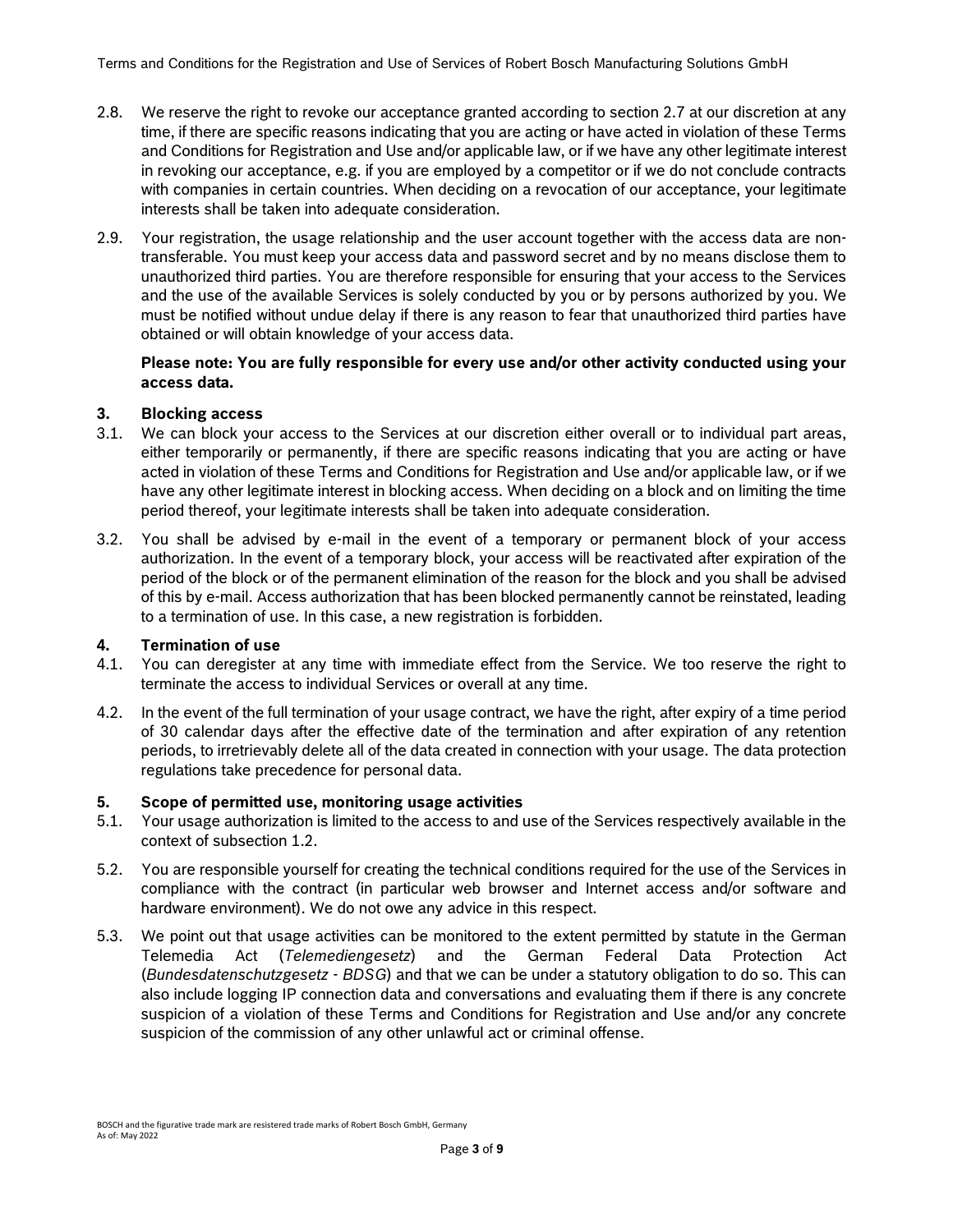Terms and Conditions for the Registration and Use of Services of Robert Bosch Manufacturing Solutions GmbH

# **6. Protection of Content, responsibility for third-party Content**

- 6.1. The Content available in connection with the Services is largely protected by copyright, trademark and competition law or by other protective rights and is our property, the property of our customers or of other third parties which have made the respective Content available. The composition of the Content within the Services also enjoys copyright protection as such. You may use this Content solely in accordance with these Terms and Conditions for Registration and Use and within the designated framework of the respective Service.
- 6.2. The Content available in connection with the Services partially originates from us and partially from other users and/or other third parties. Content of users and of other third parties is hereinafter collectively referred to as "**Third-Party Content**". In particular, the Content of discussion forums, blogs, guestbooks, private messages and communities constitutes Third-Party Content.
- 6.3. We do not undertake any examination as to whether Third-Party Content is complete, correct and lawful or up to date and do not therefore assume any responsibility or provide any warranty and do not adopt it as our own. This also applies with respect to the quality of the Third-Party Content and to its suitability for a specific purpose.

#### **7. Usage right to available Content**

- 7.1. Unless more far-reaching usage is explicitly permitted in these Terms and Conditions for Registration and Use or in the context of the Service description or is enabled within the Services by means of a corresponding functionality (e.g. by a download button),
	- you may retrieve and display the available Content solely for your own purposes and, if you are a consumer, for purposes of the members of your family living in your household. If you use the Services in the context of your commercial or professional occupation, you may use the available Content solely for your own internal business purposes. Any commercial use of the available Content exceeding this is forbidden (see also section 9). This right of use is limited to the duration of the existence of your contract of use;
	- you are forbidden from processing, changing, translating, presenting or demonstrating, publishing, exhibiting, reproducing and distributing the available Content in whole or in part (including use of so-called I-framing). You are also forbidden from removing or changing copyright notices, logos and other distinguishing marks and protection notices.
- 7.2. You are only authorized to download Content ("**Download**") and to print out Content if the Services provide a Download and/or printing possibility as a functionality (e.g. by means of a Download button).
- 7.3. You are granted a non-exclusive right of use for an unlimited period of time to use the respective Content which you have correctly Downloaded or printed out, for use for your own purposes or for purposes of the members of your family living in your household, see sec. 7.1. In all other respects the entire rights in and to the abovementioned Content remain with the original holder of the rights.
- 7.4. The mandatory statutory rights (including reproduction for private and other personal use pursuant to sec. 53 German Copyright Act (*Urhebergesetz - UrhG*)) remain unaffected.

#### **8. Uploading your own Content by you**

- 8.1. If it is available as a function of the Services, you can upload your own Content (hereinafter: "**User Content**") and make it available to third parties if the relevant Service provides for this, provided that you comply with the regulations set out below.
- 8.2. By transmitting User Content, you grant to us the non-exclusive, gratis, irrevocable and transferable right, unlimited in terms of time, territory and content, to exploit the transmitted User Content online and offline, in particular to make User Content publicly available, to reproduce and distribute it. The above grant of the right to make the transmitted User Content publicly available and to exploit it does not apply with respect to information which you have clearly not uploaded for general publication. Such information shall only be disclosed to third parties if you arranged for this yourself (e.g. making appointments with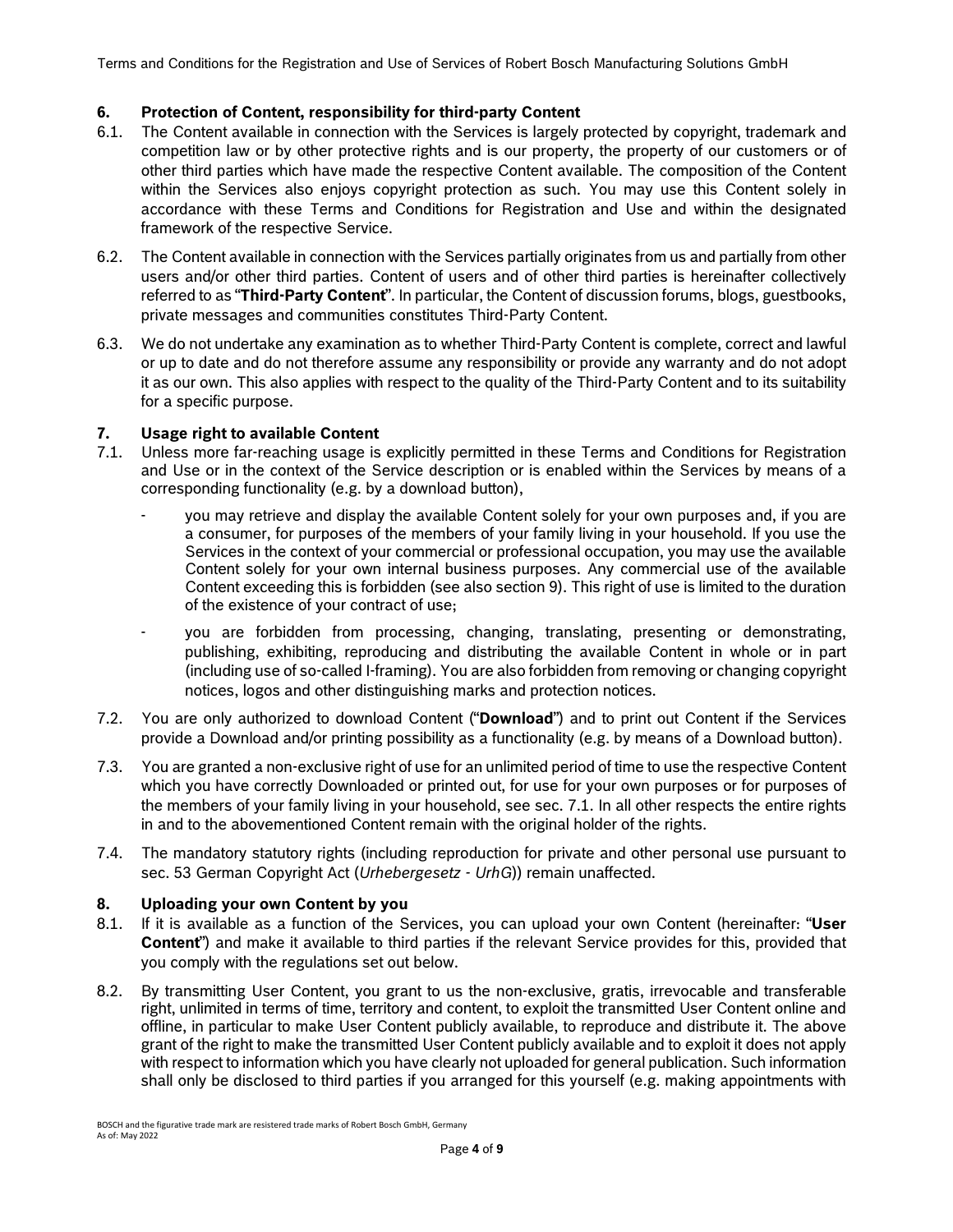service partners, enabling access to this User Content by third parties) or which you have explicitly agreed to.

The grant of rights encompasses in particular the right

- to store the User Content on servers and any other storage media and to distribute and publish it, in particular to make it publicly available (e.g. by presenting the User Content on the Bosch Connected Industry web portal),
- of visual processing and reproduction insofar as this is necessary for the presentation of the relevant User Content and to combine the User Content with other Content and advertising tools,
- to grant rights of use to this User Content to third parties including rights of use for remuneration.
- 8.3. If you make User Content accessible to our partners (e.g. service partners) in connection with the Services offered, you then grant to them, in the context of the respective mandate relationship, a simple right of use to use this User Content, which right is free of charge and limited in terms of content, territory and time in accordance with the mandate.
- 8.4. If you make a reference to external Internet offers via a hyperlink and/or if you incorporate external sources of information in your own User Content, an examination of the Content contained therein shall solely be performed by you. We explicitly do not adopt this Content as our own. You shall indemnify us from and against possible third-party claims. E-mail addresses and non-activated web addresses (URLs) and parts thereof are also deemed to be hyperlinks.
- 8.5. You are fully responsible for the User Content uploaded by you. We do not undertake an examination as to whether the Content is complete, correct, lawful or up-to-date or of the quality of the Content or its suitability for a specific purpose.

**You assure to us that you are the sole holder of all rights to the User Content transmitted by you to the Services or that you have other authorization (e.g. by means of effective permission from the holder of the rights) to upload the User Content to the Services and to grant the rights of use and exploitation as set out above. This applies in particular to third-party copyrights, trademark or patent rights and to industrial property rights and/or rights related to copyright under competition law and rights of personality. Furthermore, you undertake not to upload any User Content which violates applicable law. You are responsible for the User Content not containing any confidential information and that you do not breach any secrecy obligations.** 

8.6. We reserve the right to refuse to upload User Content and/or to block or remove Content that has already been uploaded (including private messages and guestbook entries) if the uploading of the user Content by you or the Content uploaded itself has led to a violation of these Terms and Conditions for Registration and Use or if there are specific indications showing that there will be a severe violation. In this connection we shall take your legitimate interests into consideration and select the mildest means to avert the violation.

# **9. Usage guidelines, rules of conduct (netiquette)**

9.1. In some of the Services that are provided, such as communities or blogs for instance, you are partially able to communicate or interact with other users of the respective Service (e.g. by sending personal messages, participating in discussion forums, publishing contributions to discussions and commenting on Content and contributions). Within these Services, the intention is to promote an open and respectful exchange of information on the respective topics. We therefore request you to always ensure that you maintain a fair and factual tone in discussions and solve differences of opinion in a constructive manner in a virtual dialogue. You are welcome to make constructive, helpful and innovative contributions. When using these Services, you are obliged to adhere to our rules of conduct which are set out in these Terms and Conditions for Registration and Use. In the event of a breach of these rules of conduct, we can block your access to the respective Service temporarily or permanently, see section 3.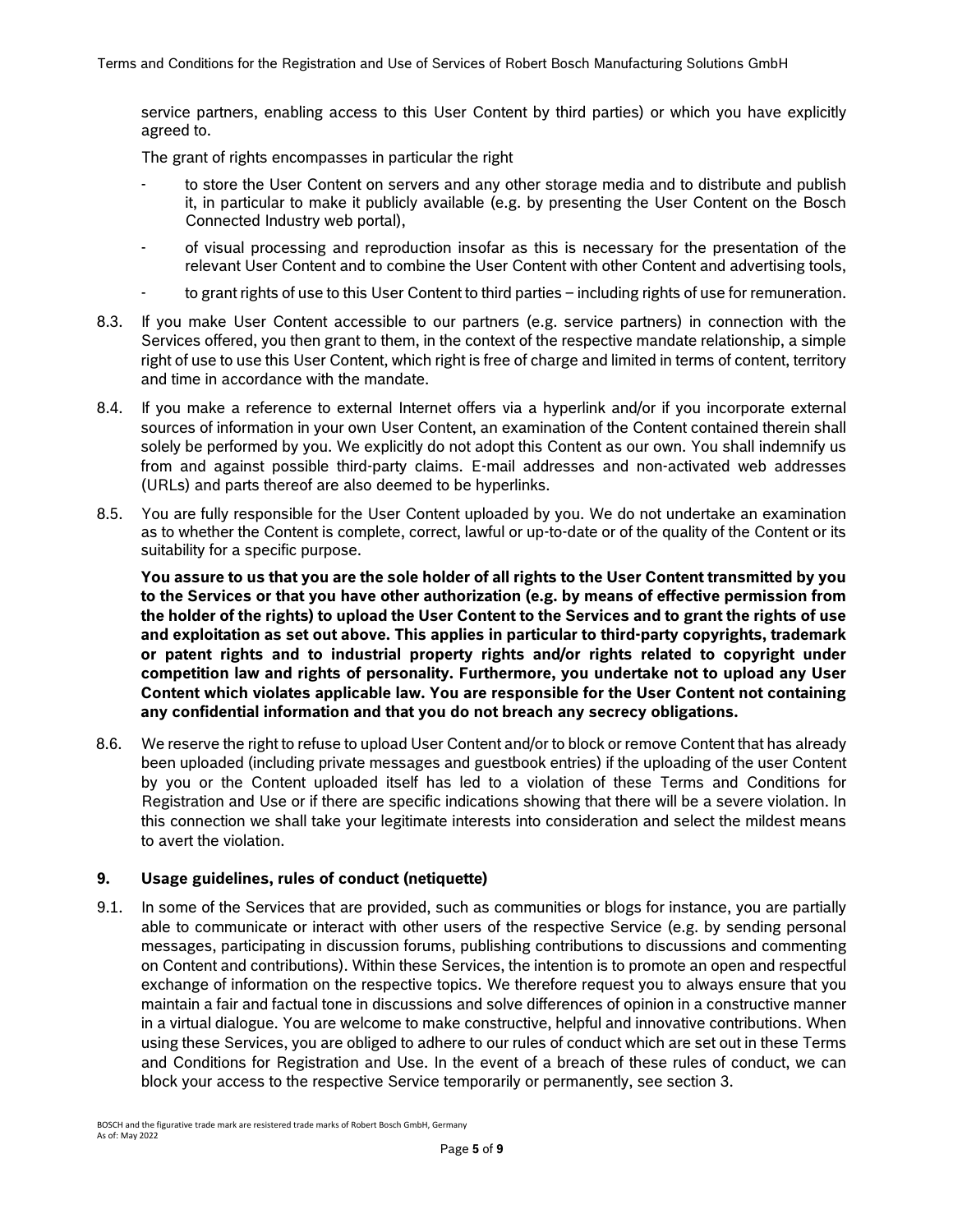- 9.2. Commercial use is solely permitted to the extent defined in subsection 7.1. Commercial use which is not permitted includes the following in particular:
	- all offers of and advertising for Content, Services and/or products for remuneration, both those of the user and those of third parties;
	- all offers and advertising for and the conducting of activities with a commercial background such as promotional contests, draws, barter transactions, ads or pyramid schemes;
	- any electronic and/or other collection of identity and/or contact data (including e-mail addresses) of users (e.g. to send unsolicited e-mails);
	- the exploitation of the available Services, including the Content offered herewith, for remuneration.
- 9.3. You are forbidden from undertaking any activities on or in connection with the Services which violate applicable law, which infringe third-party rights or violate the principles of the protection of minors. You are forbidden from taking the following actions in particular:
	- uploading, distributing, offering and advertising Content, Services and/or products which is/are pornographic and/or fraudulent, violate(s) laws for the protection of minors, data protection law and/or other law;
	- using Content by which other users or third parties are offended or libeled;
	- using, providing and distributing Content, Services and/or products which are protected by statute or encumbered by third-party rights (e.g. copyright), without being explicitly authorized to do so;
	- exchanging information and advice on illegal or illegally-acquired software, and posting product keys or links to illegal or cracked Downloads, etc.;
	- storing, publishing and/or transmitting information which infringes third-party rights, in particular patents, trademarks, copyrights or rights related to copyright, trade secrets, rights of personality or property rights;
	- giving instructions on the prohibited manipulation of technical equipment.
- 9.4. Furthermore, irrespective of a possible violation of the law, when downloading your User Content and in communications with other users, you are prohibited from conducting the following activities:
	- spreading viruses, Trojans and other harmful files;
	- sending junk or spam e-mails and chain mails;
	- distributing offensive, sexual, obscene or defamatory Content and/or communication and such Content which serves to promote or support racism, fanaticism, hatred, physical violence or unlawful acts (either explicitly or implicitly);
	- harassing other users, e.g. by repeatedly contacting them without or despite the response of the other user, and promoting or supporting such harassments;
	- requesting other users to divulge passwords or personal data for commercial purposes or for purposes which are unlawful or violate the law;
	- distributing and/or communicating to the public Content that is available within the Services, except to the extent that you have been explicitly permitted to do so by the respective author or insofar as it is explicitly made available as a functionality in the Services;
	- commenting on and evaluating decisions by the administrators and moderators.
- 9.5. The following is also forbidden: any action which may serve to impair the smooth operation of the Services, in particular actions which may excessively overload the IT systems. Unnecessarily posting comments on a subject in order to have them return to the first position in the forum list is forbidden, as are especially off-topic postings, posting the same message in several topic areas, starting several new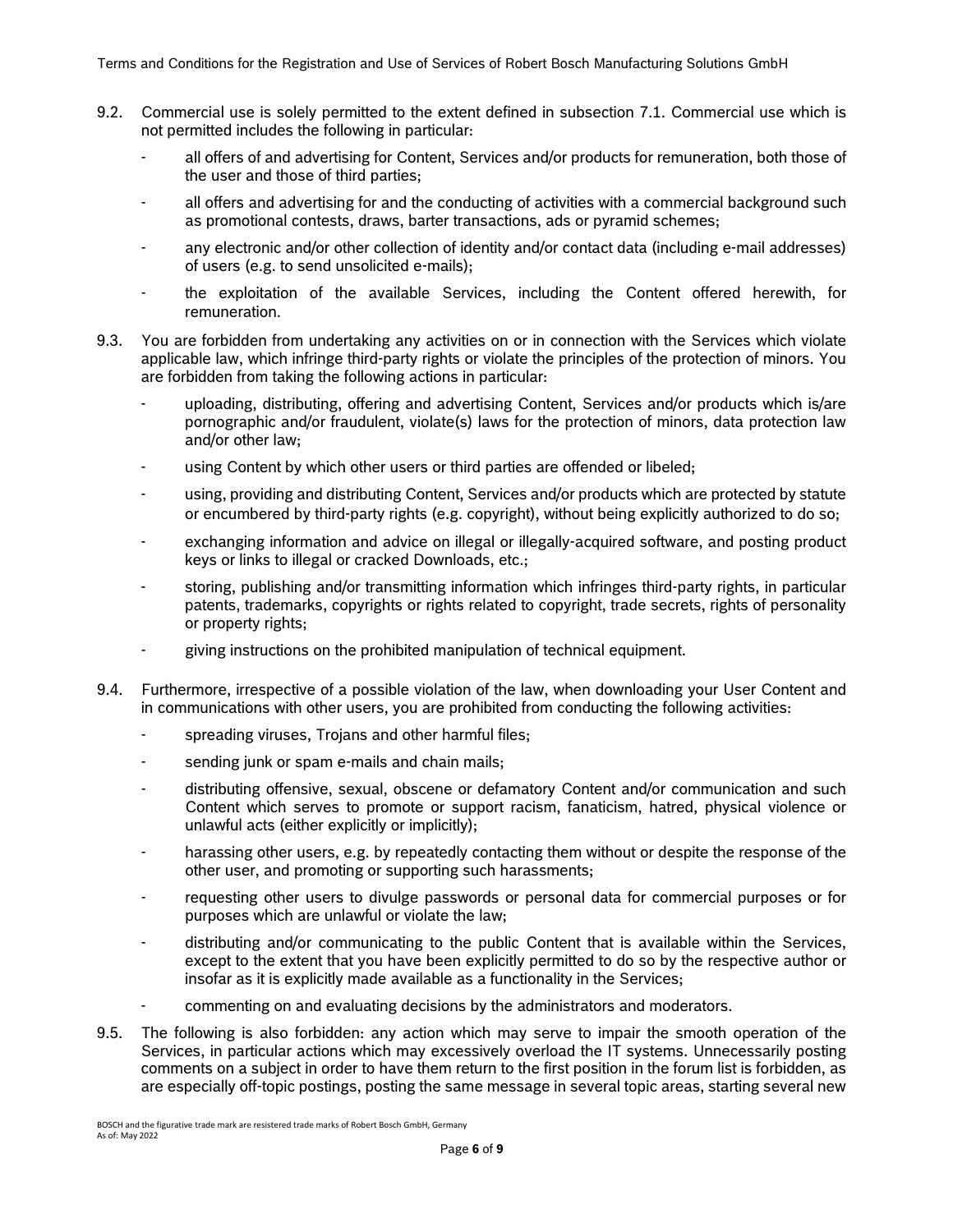threads with the same topic, etc.

9.6. If you should become aware of any use of the Services that is illegal, abusive, in breach of contract or otherwise unauthorized, you can contact us and report such unauthorized use. The appropriate contact data is provided under the instructions on the right of withdrawal under section 16.1. With some Services you can also use a special function ("**Flag Option**") to report to the administrators and moderators a contribution that is in breach of the usage guidelines. We shall then investigate the incident and take appropriate steps if applicable.

# **10. Limitation of liability**

- 10.1. With respect to Services that are free of charge we are liable in accordance with the provisions of statute in the event of injury to life, body or health of a person, in the event of fraud, intent or gross negligence, in accordance with the provisions of the German Product Liability Act [*Produkthaftungsgesetz*], to the extent of a guarantee that we have provided and in the event that the area of application of section 44a German Telecommunications Act [*Telekommunikationsgesetz* - TKG] (applicable until 30 November 2021) and section 70 of the German Telecommunication Act (applicable as of 01 December 2021) has been opened up.
- 10.2. In all other respects our liability is excluded.
- 10.3. The above restriction of liability shall also apply in the event of negligent breach of duty by our statutory representatives, executive employees and/or by persons engaged to perform an obligation of ours [*Erfüllungsgehilfen*] and with respect to the fault of one of the persons engaged to perform an obligation of ours and to the personal liability of our employees, representatives and corporate bodies [*Organe*].

#### **11. Indemnity**

- 11.1. You are obliged to indemnify us from and against all costs and disadvantages claimed and claims raised against us by third parties on account of the infringement of their rights by your User Content or due to a violation of the law committed by you when using our Services.
- 11.2. In addition, you are obliged to refund to us all the costs accruing due to the above infringement or violation, in particular the costs of reasonable legal defense, including the court costs and attorney fees. This does not apply if and to the extent that you prove that you were not responsible for the above infringement or violation.

# **12. Data use and data protection**

- 12.1. We have the right to process and exploit all the information contributed and created by you in connection with the Services except for personal data beyond the purpose of the contract for any purposes such as, for example, statistical, analytical and internal purposes. This right is for an unlimited duration, it is irrevocable and unlimited in terms of territory and content. With regard to User Data, subsection 8.2. applies additionally.
- 12.2. If personal data is processed, we comply with the statutory data protection regulations. In this case, the details of the data collected and the processing thereof are set out in our [Data Protection Notice](https://www.bosch-connected-industry.com/de/en/data-protection-policy/index.html) and in the data protection notice of the respective Service.

# **13. Compliance with export control regulations**

- 13.1. You shall comply with the respectively applicable provisions of national, multinational and international (re) export control law, in particular with the (re) export control regulations of the Federal Republic of Germany, the European Union and the United States of America.
- 13.2. In this connection you shall, in particular, examine and ensure by means of appropriate measures or note that
	- you do not breach a legally-effective embargo, also taking any possible restrictions for domestic transactions and any possible prohibitions on circumvention into consideration;
	- Services and Content provided by us are not designated for use that is forbidden or subject to approval, such as, in particular, arms-related uses or uses in nuclear or weapons technology or for uses named in embargos, unless any approvals that might be necessary have been granted;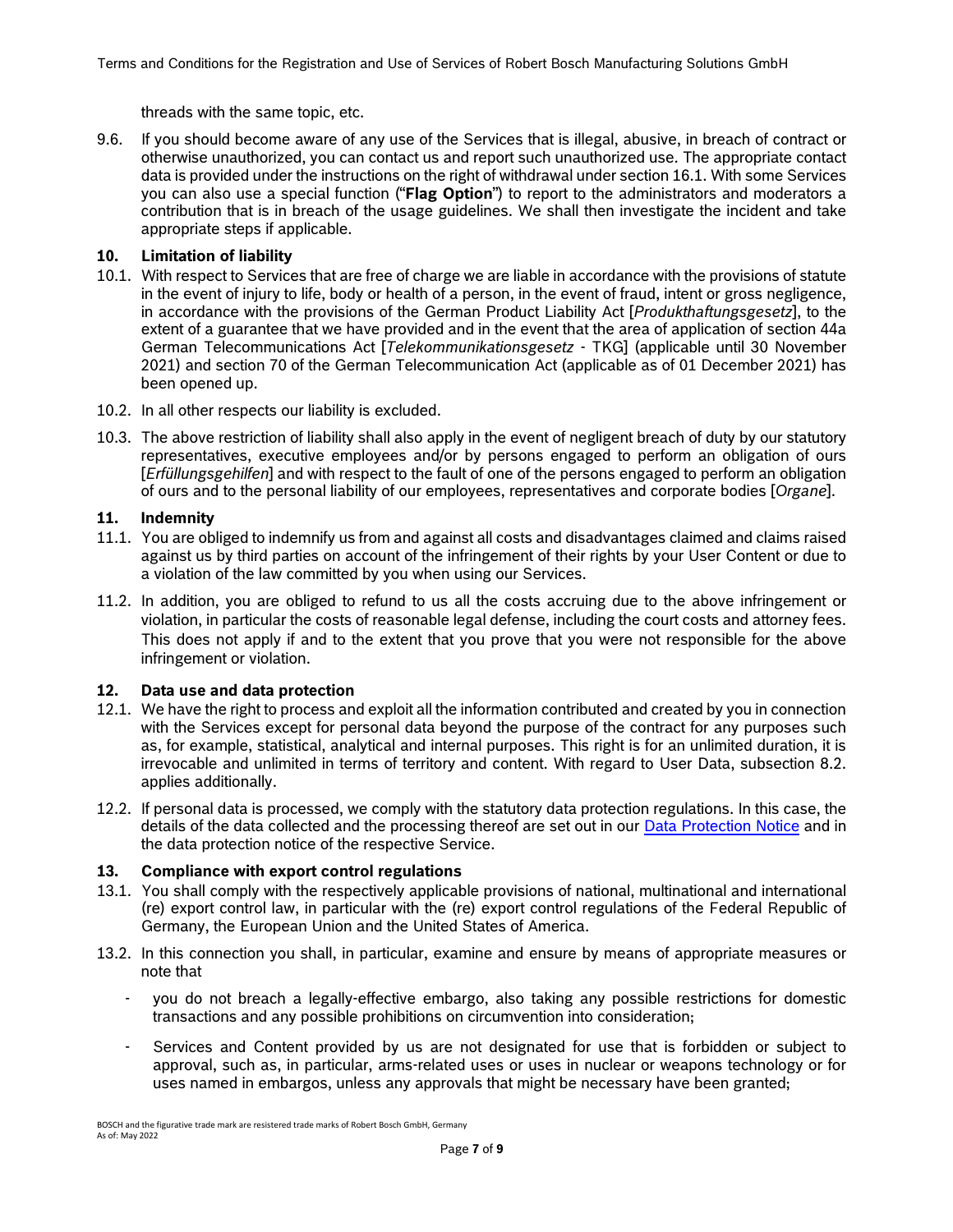- the regulations of all relevant lists of sanctions of the European Union and the United States of America relating to business transactions with natural and legal persons named therein are complied with and that there is no abusive circumvention of provisions of national, multinational or international law.
- 13.3. Section 11 shall apply accordingly with respect to indemnity from and against claims based on noncompliance with the above obligations under export control law, unless you were not responsible for the breach of obligation. A reversal of the burden of proof is not associated with this.
- 13.4. Contractual performance is subject to the proviso that we are not confronted with any impediments or disproportionate risks or expenses due to national, multinational or international foreign trade law regulations, in particular prohibitions or approval requirements.

# **14. Changes to these Terms and Conditions for Registration and Use**

- 14.1. We reserve the right to amend these Terms and Conditions for Registration and Use at any time, also with effect within the existing contractual relationships. You shall be advised of such changes at your first log-in/use after the effective date of the changes.
- 14.2. If you log-in/use the Service after the effective date of the changes, you have to accept the changed Terms and Conditions for Registration and Use. If you do not consent, your usage relationship will be terminated in accordance with section 4.

#### **15. Miscellaneous provisions**

- 15.1. Online dispute resolution pursuant to Art. 14 (1) of the EU Regulation on Online Dispute Resolution: The European Commission provides a platform for online dispute resolution (ODR) which can be accessed at [www.ec.europa.eu/consumers/odr.](http://www.ec.europa.eu/consumers/odr) You may also forward your concerns to us via [info.bci@de.bosch.com.](mailto:info.bci@de.bosch.com)
- 15.2. We do not engage in out-of-court-settlements before consumer arbitration bodies.
- 15.3. The laws of the Federal Republic of Germany shall apply excluding German private international law and the UN Convention on Contracts for the International Sale of Goods (CISG). If you are a consumer with habitual place of residence in the EU and the Service is (also) directed to the country of your habitual residence, mandatory consumer protection rules in force in your home country may apply, if those rules contain more favorable conditions for you.
- 15.4. If you are a businessman, the courts of Stuttgart (Amtsgericht in 70190 Stuttgart), Germany shall have exclusive jurisdiction and venue. We also have the right to take legal action at your place of business at our discretion.
- 15.5. If any provision of these Terms and Conditions for Registration and Use should be or become ineffective, the effectiveness of the remaining provisions shall not be affected thereby. In this case, the ineffective provision shall be replaced by an admissible agreement approximating most closely the economic purpose of the original, ineffective provision. This also applies to completing any contractual omissions.

# **16. Withdrawal**

# 16.1. **Instructions on the right of withdrawal**

If you are a consumer, you have the right to withdraw from this contract within fourteen days without stating the grounds.

The period for withdrawal is fourteen days from the date on which the contract was entered into.

In order to exercise your right of withdrawal you have to make an unequivocal statement (e.g. a letter sent by post, telefax or e-mail) to

Robert Bosch Manufacturing Solutions GmbH Wernerstr. 51 D-70469 Stuttgart, Germany e-mail: [info.bci@de.bosch.com](mailto:info.bci@de.bosch.com) tel.: + 49 711 811 10 900 (on working days on Mondays to Fridays from 09:00 am to 4:00 pm)